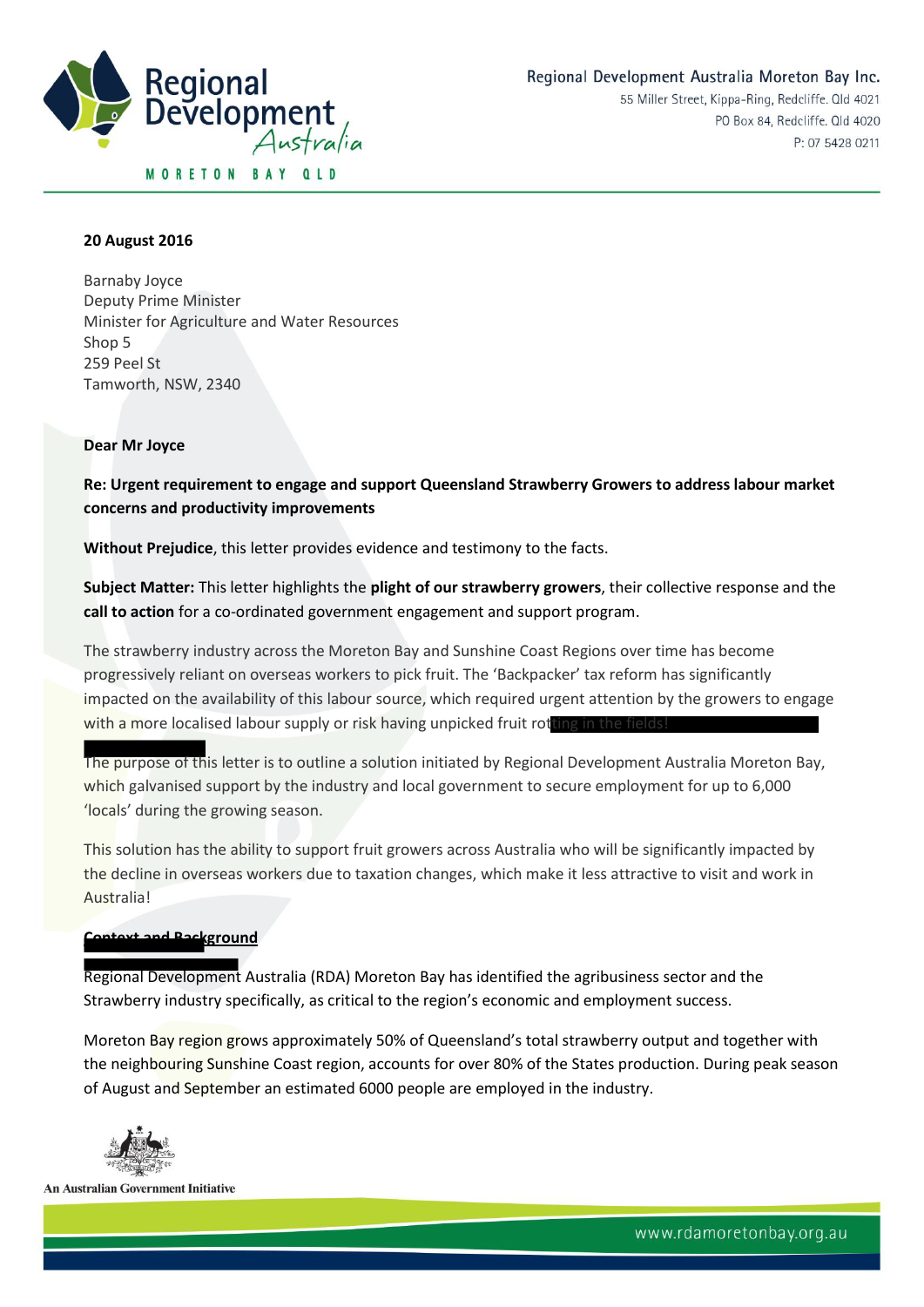

RDA Moreton Bay has formed a strategic alliance with the peak industry body, the Queensland Strawberry Growers Association, along with Moreton Bay and Sunshine Coast Councils. This Alliance has been formed to "support the activities of the Queensland Strawberry Growers Association, to encourage growth and development of the Strawberry industry in Moreton Bay and Sunshine Coast regions"

Five collaborative initiatives are underway, with cash and in-kind support, all focused on building the capacity, innovation and resilience of our biggest Agribusiness sector. The projects are:

- 1. Editable waste product development and innovation;
- 2. Plastics waste reduce, reuse, recycle;
- 3. Packing automation ;
- 4. Export capacity building; and
- **5. Labour Supply & workforce development**

#### **Labour supply & workforce development**

Access to a reliable, quality workforce is a significant challenge for the Strawberry industry and anecdotally, the wider horticultural sector on a national basis. A major contributor to this situation is the seasonal nature of the workforce requirements, plus the often weather dependant fluctuations.

Whilst the workforce challenge has been experienced for many years, the situation has been accentuated by the so called 'Backpackers' tax change initially proposed in early 2016 and now parked for review and consideration in December 2016.

Growers say 80-90% of workforce is made up of foreign workers. This reliance on an overseas sourced workforce presents a significant business risk and exposure to a sudden reduction in numbers. Backpacker numbers are already reported to be reducing at about 10% per year.

Local growers say "10 to 12 years ago the workforce was made up of a majority of locals, with only 20% of employees being overseas based"

# **Local Unemployment and Barriers to employment**

**In unemployment rate** for Moreton Bay North, the primary Strawberry growing area, increased to **16.9%.**

The obvious question is '**why aren't unemployed locals being employed to pick strawberries?**'

**Engagement with Growers in February 2016 was a robust affair**. The large majority had tried to employ locals who were unemployed and part of the Centrelink benefits system. Comments included:

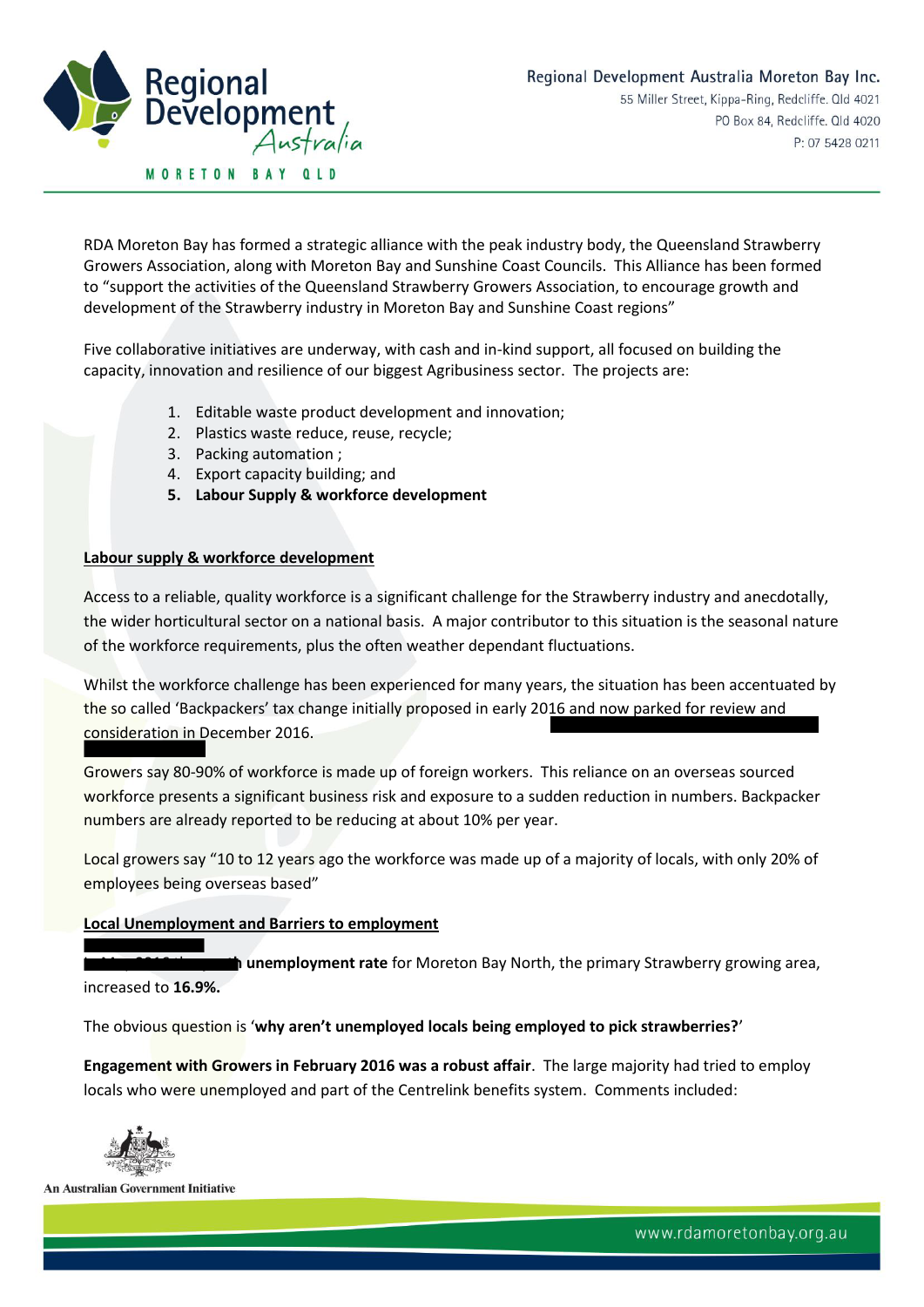

#### **MORETON BAY QLD**

*"They would only last a day and then not come back"*

## *"They only turned-up to get tick a centrelink box"*

*"The seasonal and weather dependent nature of the industry made it difficult for centrelink clients to work as it impacted their payments and longer term income – no incentive"* 

# *"Centrelink benefits are not flexible and do not support or encourage clients to take career building seasonal work"*

Growers were not convinced that the local employment market could fill the predicted shortfall in workers. However, following a number of meetings and negotiations a large group of Growers, agreed to be part of a local recruitment campaign.

## **The Sweetest Job Recruitment Campaign**

In late **April 2016, a group of 11 growers** and support organisations agreed that a local recruitment campaign on a trial basis had the potential to:

- 1) **start down the road of employing more locals**, ideally discovering a loyal returning workforce;
- 2) **raise the profile of the industry** locally (positive PR to balance some negative stories associated workforce issues);
- 3) **re-connect the local community** with strawberry growers;
- 4) **reduce the risk** of 90% overseas workforce given the proposed tax changes and evidence of declining numbers of backpackers (especially from Asia); and
- 5) **raise the employment compliance** standards overall (with involvement of Fairwork)

**The Sweetest Sweetest Gampaign Sweetest Job Com.au was launched on 26 May** at Taste n See Farms in Bellmere and on the Sunshine Coast at Jedaco Berries Farm. The media coverage was fantastic, with Channel 7 and WIN both featuring the campaign on their local and national primetime news bulletins and local print media running with front page stories.

The following table highlights the positive impact of the high profile media exposure:

| <b>Stats Description</b>       | 7 days post Launch | 4 weeks post launch   |
|--------------------------------|--------------------|-----------------------|
| UNIQUE WEBSITE HITS            | 4,657              | 6,565                 |
| <b>JOBSEEKER REGISTRATIONS</b> | 1,234              | 1,809                 |
| <b>EMAILS SENT</b>             | 1,127              | 1,777                 |
| <b>EMAILS OPENED</b>           | 677                | 1,089                 |
| <b>COMPLETED SURVEYS</b>       | 560                | 1,025                 |
| <b>INFO SESSION ATTENDEES</b>  |                    | 350 (over 4 sessions) |
| <b>INTERVIEWED</b>             |                    | 37                    |
| <b>COMMENCED WORK</b>          |                    | 18                    |